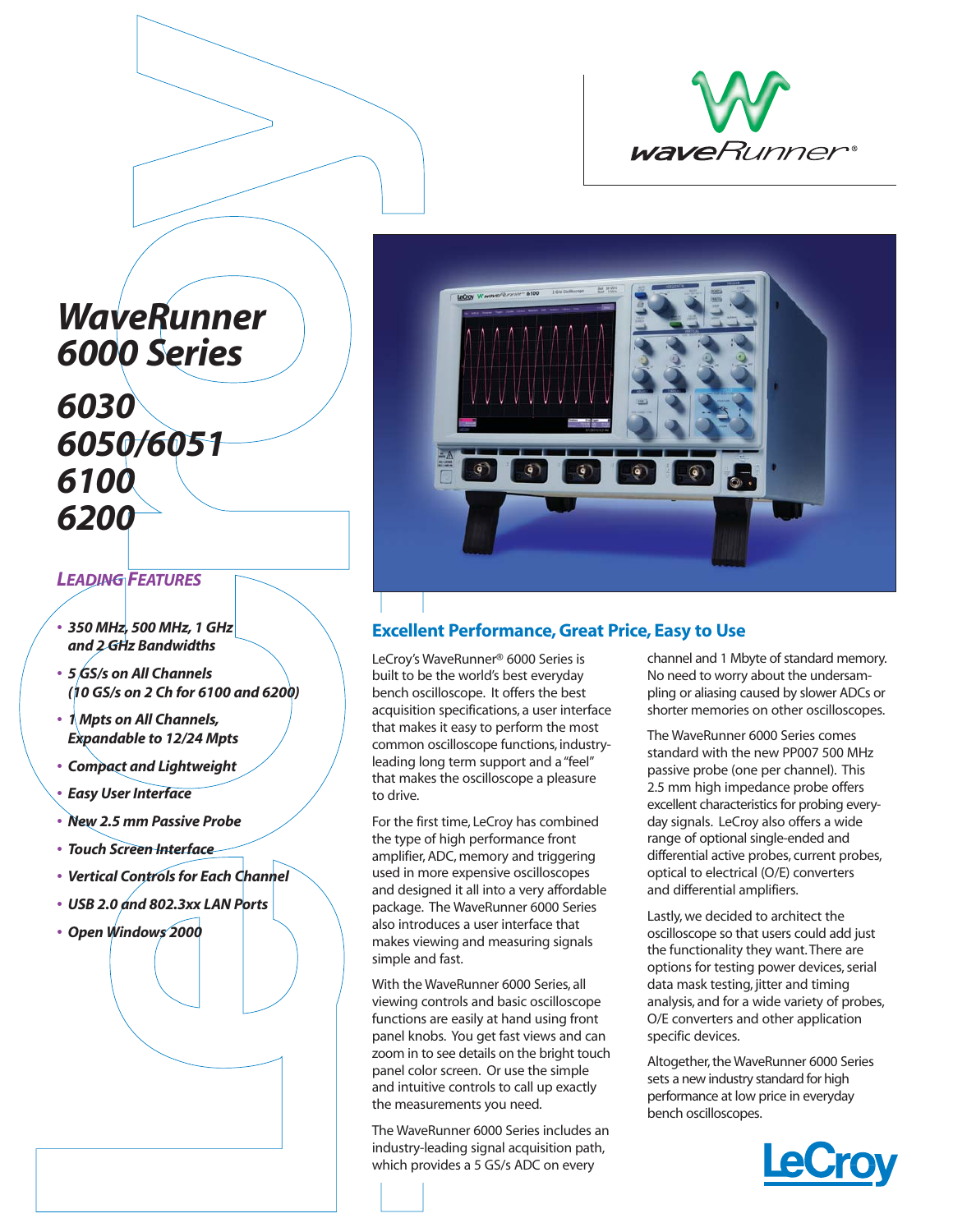

## **Specifications**

|                                                                  | <b>WaveRunner</b>                                                                                                                                                                                                            | <b>WaveRunner</b>                                                   | <b>WaveRunner</b>                                                                                                                                                                | <b>WaveRunner</b>                      | <b>WaveRunner</b>   |  |  |
|------------------------------------------------------------------|------------------------------------------------------------------------------------------------------------------------------------------------------------------------------------------------------------------------------|---------------------------------------------------------------------|----------------------------------------------------------------------------------------------------------------------------------------------------------------------------------|----------------------------------------|---------------------|--|--|
| <b>Vertical System</b>                                           | 6030                                                                                                                                                                                                                         | 6050                                                                | 6051                                                                                                                                                                             | 6100                                   | 6200                |  |  |
| Analog Bandwidth @ 50 $\Omega$ ,<br>10 mV-1 V/div, (-3 dB)       | 350 MHz                                                                                                                                                                                                                      | 500 MHz                                                             | 500 MHz                                                                                                                                                                          | 1 GHz                                  | 2 GHz               |  |  |
| Rise Time (Typical)                                              | 1 <sub>ns</sub>                                                                                                                                                                                                              | 750 ps                                                              | 750 ps                                                                                                                                                                           | 400 ps                                 | 225 ps              |  |  |
| Input Channels                                                   | 4                                                                                                                                                                                                                            | $\overline{4}$                                                      | $\overline{2}$                                                                                                                                                                   | $\overline{4}$                         | $\overline{4}$      |  |  |
| <b>Bandwidth Limiters</b>                                        |                                                                                                                                                                                                                              |                                                                     | 20 MHz; 200 MHz                                                                                                                                                                  |                                        |                     |  |  |
| Input Impedance                                                  |                                                                                                                                                                                                                              |                                                                     | $1\text{M}\Omega$    < 20 pF (10 M $\Omega$    9.5 pF using PP007 probe)                                                                                                         |                                        |                     |  |  |
| Input Coupling<br>Maximum Input Voltage                          |                                                                                                                                                                                                                              |                                                                     | 50 Ω: DC, 1 MΩ: AC, DC, GND<br>50 $\Omega$ : 5 Vrms, 1 M $\Omega$ : 250 Vmax (Peak AC: $\leq$ 5 kHz + DC)                                                                        |                                        |                     |  |  |
| Channel to Channel Isolation                                     |                                                                                                                                                                                                                              |                                                                     | > 40 dB @ < 100MHz (> 30 dB @ full bandwidth)                                                                                                                                    |                                        |                     |  |  |
| <b>Vertical Resolution</b>                                       |                                                                                                                                                                                                                              |                                                                     | 8 bits; up to 11 with enhanced resolution (ERES)                                                                                                                                 |                                        |                     |  |  |
| Sensitivity                                                      |                                                                                                                                                                                                                              |                                                                     | 50 Ω: 2 mV/div-1 V/div fully variable; 1 MΩ: 2 mV-10 V/div fully variable                                                                                                        |                                        |                     |  |  |
| DC Gain Accuracy                                                 |                                                                                                                                                                                                                              |                                                                     | $\pm 1.0$ % of full scale (typical), $\pm 1.5$ % of full scale with V/Div $\geq 10$ mV (warranted)                                                                               |                                        |                     |  |  |
| <b>Offset Range</b>                                              | 50 Ω: ±400 mV @ 2-4.95 mV/div<br>±1 V @ 5-100 mV/div<br>±10 V @ 102 mV/div - 1V/div                                                                                                                                          |                                                                     |                                                                                                                                                                                  |                                        |                     |  |  |
|                                                                  | 1 MΩ: ±400 mV @ 2-4.95 mV/div<br>$±1$ V @ 5-100 mV/div<br>±10 V @ 102 mV/div - 1V/div<br>$\pm 100$ V @ 1.02V/div - 10V/div                                                                                                   |                                                                     |                                                                                                                                                                                  |                                        |                     |  |  |
| <b>Offset Accuracy</b>                                           |                                                                                                                                                                                                                              |                                                                     | $\pm$ (1.5% + 0.5% of offset value +1 mV)                                                                                                                                        |                                        |                     |  |  |
| Probing System                                                   |                                                                                                                                                                                                                              |                                                                     | <b>BNC or Probus®</b>                                                                                                                                                            |                                        |                     |  |  |
| <b>Timebase System</b>                                           |                                                                                                                                                                                                                              |                                                                     |                                                                                                                                                                                  |                                        |                     |  |  |
| Timebases                                                        |                                                                                                                                                                                                                              |                                                                     | Internal timebase common to all input channels; an external clock may be applied at the auxiliary input                                                                          |                                        |                     |  |  |
| <b>Time/Division Range</b>                                       |                                                                                                                                                                                                                              |                                                                     | Real time: 200 ps/div-10 s/div, RIS mode: to 20 ps/div, Roll mode: up to 1,000 s/div                                                                                             |                                        |                     |  |  |
| <b>Clock Accuracy</b><br><b>Time Interval Accuracy</b>           | $\leq$ 5 ppm @ 25 °C ( $\leq$ 10 ppm @ 5–40 °C)                                                                                                                                                                              |                                                                     |                                                                                                                                                                                  |                                        |                     |  |  |
| Sample Rate and Delay Time Accuracy                              | Clock Accuracy + Jitter Noise Floor<br>Equal to Clock Accuracy                                                                                                                                                               |                                                                     |                                                                                                                                                                                  |                                        |                     |  |  |
| Trigger and Interpolator Jitter                                  |                                                                                                                                                                                                                              | $\leq$ 3 ps rms                                                     |                                                                                                                                                                                  |                                        |                     |  |  |
| Channel to Channel Deskew Range                                  |                                                                                                                                                                                                                              |                                                                     | ±9 X time/div setting, 100 ms max, each channel.                                                                                                                                 |                                        |                     |  |  |
| <b>External Sample Clock</b>                                     |                                                                                                                                                                                                                              |                                                                     | DC to 1 GHz; 50 $\Omega$ or 1M $\Omega$ BNC input. Limited to 2 channel operation, (CH2 only in 6051).<br>Minimum rise time and amplitude requirements apply at low frequencies. |                                        |                     |  |  |
| <b>Roll Mode</b>                                                 |                                                                                                                                                                                                                              |                                                                     | User selectable. Available at lower time/div settings.                                                                                                                           |                                        |                     |  |  |
| <b>Acquisition System</b>                                        |                                                                                                                                                                                                                              |                                                                     |                                                                                                                                                                                  |                                        |                     |  |  |
| Single-Shot Sample Rate/Ch                                       | $2.5$ GS/s                                                                                                                                                                                                                   | $5$ GS/s                                                            | 5 GS/s                                                                                                                                                                           | 5 GS/s                                 | $5$ GS/s            |  |  |
| Interleaved Sample Rate (2 Ch)                                   | N/A                                                                                                                                                                                                                          | N/A                                                                 | N/A                                                                                                                                                                              | 10 GS/s                                | 10 GS/s             |  |  |
| Max. Random Interleaved Sampling (RIS) Rate<br>Max. Trigger Rate |                                                                                                                                                                                                                              |                                                                     | 200 GS/s<br>125,000 waveforms/second                                                                                                                                             |                                        |                     |  |  |
| Sequence Time Stamp Resolution                                   |                                                                                                                                                                                                                              |                                                                     | 1 <sub>ns</sub>                                                                                                                                                                  |                                        |                     |  |  |
| Minimum Time between Sequential Segments                         |                                                                                                                                                                                                                              |                                                                     | 8 <sub>µs</sub>                                                                                                                                                                  |                                        |                     |  |  |
| <b>ACQUISITION MEMORY</b><br>Standard                            |                                                                                                                                                                                                                              | Max. Acquisition Points (4 Ch / 2 Ch; 2 Ch / 1 Ch in 6051)<br>1M/2M |                                                                                                                                                                                  | <b>Segments (Sequence Mode)</b><br>500 |                     |  |  |
| Option S                                                         |                                                                                                                                                                                                                              | 2M/4M                                                               |                                                                                                                                                                                  | 500                                    |                     |  |  |
| Option M                                                         |                                                                                                                                                                                                                              | 4M / 8M                                                             |                                                                                                                                                                                  | 1,000                                  |                     |  |  |
| Option L                                                         |                                                                                                                                                                                                                              | 8M / 16M                                                            |                                                                                                                                                                                  | 5,000                                  |                     |  |  |
| Option VL                                                        |                                                                                                                                                                                                                              | 12M / 24M                                                           |                                                                                                                                                                                  | 10,000                                 |                     |  |  |
| <b>Acquisition Processing</b>                                    | 6030                                                                                                                                                                                                                         | 6050                                                                | 6051                                                                                                                                                                             | 6100                                   | 6200                |  |  |
| Time Resolution (min. Single-shot)                               |                                                                                                                                                                                                                              | 200 ps (5 GS/s)                                                     |                                                                                                                                                                                  |                                        | 100 ps (10 GS/s)    |  |  |
| Averaged                                                         |                                                                                                                                                                                                                              |                                                                     | Summed and continuous averaging to 1 million sweeps                                                                                                                              |                                        |                     |  |  |
| <b>ERES</b>                                                      |                                                                                                                                                                                                                              |                                                                     | From 8.5 to 11 bits vertical resolution                                                                                                                                          |                                        |                     |  |  |
| Envelope (Extrema)                                               | Envelope, Floor, or Roof for up to 1 million sweeps                                                                                                                                                                          |                                                                     |                                                                                                                                                                                  |                                        |                     |  |  |
| Interpolation                                                    |                                                                                                                                                                                                                              |                                                                     | Linear or SinX/X                                                                                                                                                                 |                                        |                     |  |  |
| <b>Trigger System</b>                                            |                                                                                                                                                                                                                              |                                                                     |                                                                                                                                                                                  |                                        |                     |  |  |
| <b>Trigger Modes</b>                                             | Normal, Auto, Single, Stop                                                                                                                                                                                                   |                                                                     |                                                                                                                                                                                  |                                        |                     |  |  |
| Sources                                                          | Any input channel, External, Ext/10, or Line; slope and level unique to each source                                                                                                                                          |                                                                     |                                                                                                                                                                                  |                                        |                     |  |  |
| <b>Trigger Coupling</b><br>Pre-trigger Delay                     |                                                                                                                                                                                                                              |                                                                     | DC                                                                                                                                                                               |                                        |                     |  |  |
| Post-trigger Delay                                               | 0-100% of memory size (adjustable in 1% increments, or 100 ns)<br>10,000 divisions in real time mode, limited at slower time/div settings in roll mode.                                                                      |                                                                     |                                                                                                                                                                                  |                                        |                     |  |  |
| Hold-off                                                         | 2 ns to 20 s or 1 to 1,000,000,000 events                                                                                                                                                                                    |                                                                     |                                                                                                                                                                                  |                                        |                     |  |  |
| Internal Trigger Level Range                                     | $\pm$ 4.1 div from center (typical)                                                                                                                                                                                          |                                                                     |                                                                                                                                                                                  |                                        |                     |  |  |
|                                                                  | 6030                                                                                                                                                                                                                         | 6050                                                                | 6051                                                                                                                                                                             | 6100                                   | 6200                |  |  |
| Trigger Sensitivity w/ Edge Trigger                              | 2 div @ < 350 MHz;                                                                                                                                                                                                           | 2 div @ < 500 MHz:                                                  | 2 div @ < 500 MHz;                                                                                                                                                               | 2 div $@ < 1$ GHz                      | 2 div @ < 2 GHz;    |  |  |
| (CH1-4+ external)                                                | 1 div @ < 250 MHz                                                                                                                                                                                                            | 1 div @ < 350 MHz                                                   | 1 div @ < 350 MHz                                                                                                                                                                | 1 div @ < 750 MHz                      | 1 div @ < 1.8 GHz   |  |  |
| Max. Trigger Frequency w/ SMART Trigger <sup>®</sup>             | 350 MHz Max.                                                                                                                                                                                                                 | 500 MHz Max.                                                        | 500 MHz Max.                                                                                                                                                                     | 750 MHz Max.                           | 750 MHz Max.        |  |  |
| (CH1-4+ external)<br>Trigger Level DC Accuracy                   | $@>10$ mV                                                                                                                                                                                                                    | $@>10$ mV                                                           | $@>10$ mV<br>±4% full scale ±2 mV (typical)                                                                                                                                      | $\omega \geq 10$ mV                    | $\omega \geq 10$ mV |  |  |
| <b>External Trigger Range</b>                                    |                                                                                                                                                                                                                              |                                                                     | EXT/10 ±4V; EXT ±400mV                                                                                                                                                           |                                        |                     |  |  |
|                                                                  |                                                                                                                                                                                                                              |                                                                     |                                                                                                                                                                                  |                                        |                     |  |  |
| <b>Basic Triggers</b><br>Edge/Slope/Line                         |                                                                                                                                                                                                                              |                                                                     | Triggers when signal meets slope (positive or negative) and level condition                                                                                                      |                                        |                     |  |  |
| <b>SMART Triggers<sup>®</sup></b>                                |                                                                                                                                                                                                                              |                                                                     |                                                                                                                                                                                  |                                        |                     |  |  |
| State or Edge Qualified                                          |                                                                                                                                                                                                                              |                                                                     | Triggers on any input source only if a defined state or edge occurred on another input source.                                                                                   |                                        |                     |  |  |
|                                                                  | Delay between sources is selectable by time or events.                                                                                                                                                                       |                                                                     |                                                                                                                                                                                  |                                        |                     |  |  |
| Dropout                                                          | Triggers if signal drops out for longer than selected time between 2 ns and 20 s.<br>Logic combination (AND, NAND, OR, NOR) of 5 inputs (4 channels and external trigger input - 2 Ch+EXT on 6051). Each source can be high, |                                                                     |                                                                                                                                                                                  |                                        |                     |  |  |
| Pattern                                                          |                                                                                                                                                                                                                              |                                                                     | low, or don't care. The high and low level can be selected independently. Triggers at start or end of the pattern.                                                               |                                        |                     |  |  |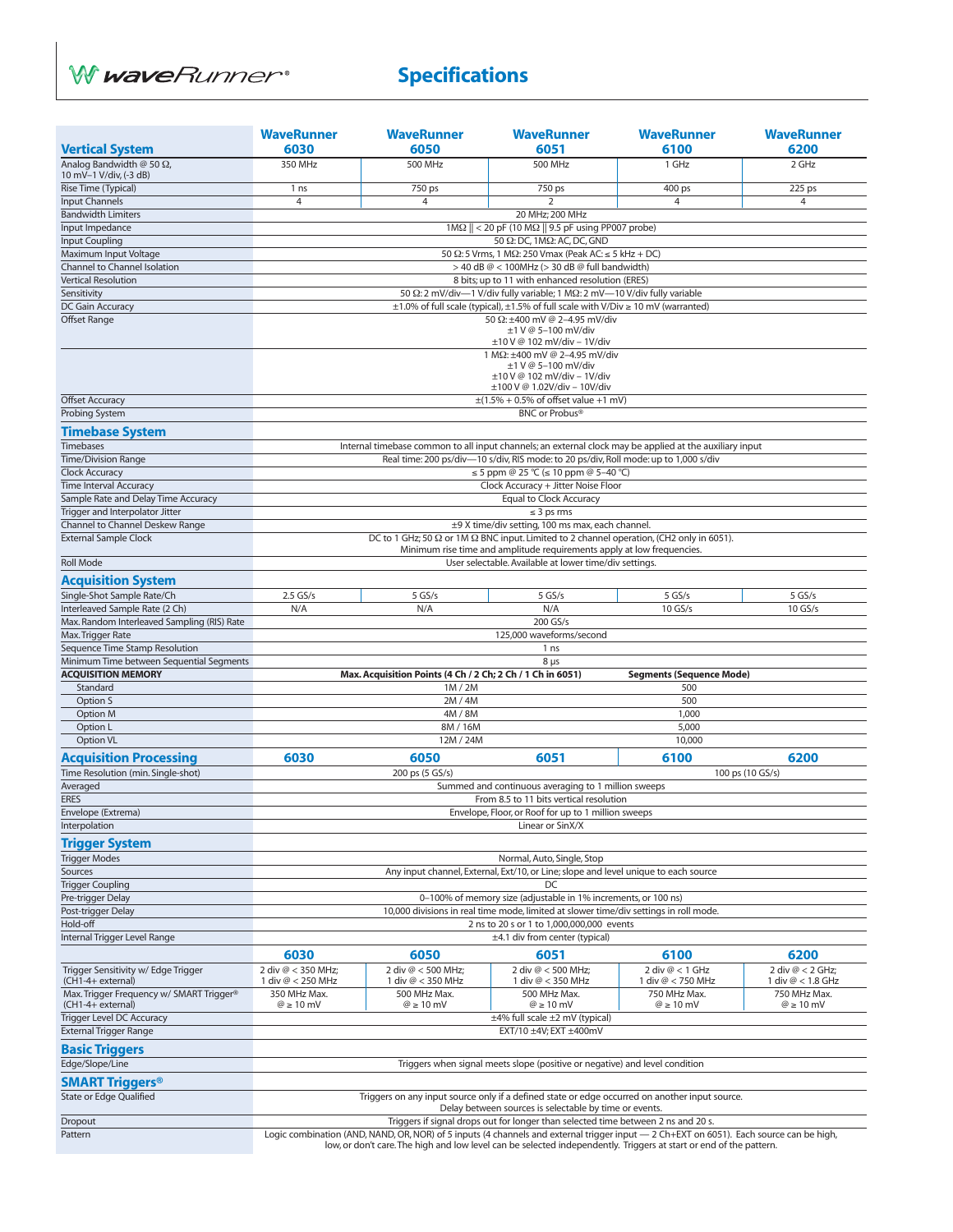

| <b>SMART Triggers®</b>                                                   |                                                                                                                                                                                                  |
|--------------------------------------------------------------------------|--------------------------------------------------------------------------------------------------------------------------------------------------------------------------------------------------|
| with Exclusion Technology<br><b>Glitch and Pulse Width</b>               | Triggers on positive or negative glitches with widths selectable from 600 ps to 20 s or on intermittent faults                                                                                   |
|                                                                          | (subject to bandwidth limit of oscilloscope).                                                                                                                                                    |
| Signal or Pattern Interval                                               | Triggers on intervals selectable between 2 ns and 20 s.                                                                                                                                          |
| Timeout (State/Edge Qualified)                                           | Triggers on any source if a given state (or transition edge) has occurred on another source.<br>Delay between sources is 10 ns to 20 s, or 1 to 99,999,999 events.                               |
| <b>Exclusion Triggering</b>                                              | Trigger on intermittent faults by specifying the normal width or period.                                                                                                                         |
| <b>Automatic Setup</b>                                                   |                                                                                                                                                                                                  |
| Auto Setup                                                               | Automatically sets timebase, trigger, and sensitivity to display a wide range of repetitive signals                                                                                              |
| <b>Vertical Find Scale</b>                                               | Automatically sets the vertical sensitivity and offset for the selected channels to display a waveform with maximum dynamic range.                                                               |
| <b>Probes</b>                                                            |                                                                                                                                                                                                  |
| Probes                                                                   | One PP007 per channel standard; Optional passive and active probes available                                                                                                                     |
| Probe System; Probus<br><b>Scale Factors</b>                             | Automatically detects and supports a variety of compatible probes<br>Automatically or manually selected, depending on probe used                                                                 |
|                                                                          |                                                                                                                                                                                                  |
| <b>Color Waveform Display</b><br>Type                                    | Color 8.4" flat-panel TFT-LCD with high resolution touch screen                                                                                                                                  |
| Resolution                                                               | SVGA; 800x600 pixels                                                                                                                                                                             |
| <b>Real Time Clock</b>                                                   | Dates, hours, minutes, seconds displayed with waveform. Accurate to ±50 ppm. SNTP support to synchronize to precision internet clocks.                                                           |
| Number of Traces                                                         | Display a maximum of 8 traces. Simultaneously display channel, zoom, memory, and math traces.                                                                                                    |
| <b>Grid Styles</b><br><b>Waveform Styles</b>                             | Auto, Single, Dual, Quad, Octal, XY, Single + XY, Dual + XY<br>Sample dots joined or dots only                                                                                                   |
|                                                                          |                                                                                                                                                                                                  |
| <b>Analog Persistence Display</b><br>Analog and Color-Graded Persistence | Variable saturation levels; stores each trace's persistence data in memory                                                                                                                       |
| <b>Persistence Selections</b>                                            | Select analog, color, or three-dimensional                                                                                                                                                       |
| <b>Trace Selection</b>                                                   | Activate persistence on all or any combination of traces                                                                                                                                         |
| Persistence                                                              | Aging Time Select from 500 ms to infinity                                                                                                                                                        |
| Sweeps Displayed                                                         | All accumulated, or all accumulated with last trace highlighted                                                                                                                                  |
| <b>Zoom Expansion Traces</b>                                             |                                                                                                                                                                                                  |
|                                                                          | Display up to 4 Zoom/Math traces.                                                                                                                                                                |
| <b>CPU</b>                                                               |                                                                                                                                                                                                  |
| Processor<br><b>Processing Memory</b>                                    | Intel Celeron 1.7 GHz or better<br>256 MB on Std, S & M option; 512 MB with L and VL option                                                                                                      |
| <b>Operating System</b>                                                  | Microsoft Windows 2000 Professional                                                                                                                                                              |
| <b>Internal Waveform Memory</b>                                          |                                                                                                                                                                                                  |
|                                                                          | M1, M2, M3, M4 Internal Waveform Memory (store full-length waveform with 16 bits/data point) or                                                                                                  |
|                                                                          | store to any number of files limited only by data storage media                                                                                                                                  |
| Setup Storage                                                            |                                                                                                                                                                                                  |
| <b>Front Panel and Instrument Status</b>                                 | Store to the internal hard drive, over the network, or to a USB-connected peripheral device                                                                                                      |
| <b>Interface</b>                                                         |                                                                                                                                                                                                  |
| <b>Remote Control</b><br><b>GPIB Port (Optional)</b>                     | Via Windows Automation, or via LeCroy Remote Command Set<br>Supports IEEE - 488.2                                                                                                                |
| <b>Ethernet Port</b>                                                     | 10/100Base-T Ethernet interface (RJ-45 connector)                                                                                                                                                |
| <b>USB Ports</b>                                                         | 5 USB 2.0 ports (one on front of instrument) supports Windows-compatible devices                                                                                                                 |
| <b>External Monitor Port</b>                                             | Standard 15-pin D-Type SVGA-compatible DB-15; connect a second monitor to use dual-monitor display mode                                                                                          |
| Parallel Port<br>Serial Port                                             | Standard DB-25<br>DB-9 RS232 port (not for remote oscilloscope control)                                                                                                                          |
|                                                                          |                                                                                                                                                                                                  |
| Auxiliary Input                                                          | Selected from External Trigger or External Clock input on front panel                                                                                                                            |
| Signal Types<br>Coupling                                                 | 50 Ω: DC, 1MΩ: AC, DC, GND                                                                                                                                                                       |
| Maximum Input Voltage                                                    | 50 $\Omega$ : 5 Vrms, 1M $\Omega$ : 250 Vmax (Peak AC: $\leq$ 10 kHz + DC)                                                                                                                       |
| <b>General</b>                                                           |                                                                                                                                                                                                  |
| <b>Auto Calibration</b>                                                  | Ensures specified DC and timing accuracy is maintained for 1-year minimum                                                                                                                        |
| Probe Calibrator                                                         | Output available on front panel provides a variety of DC and square wave signals for probe compensation adjustment                                                                               |
| Power                                                                    | 100-240 Vrms at 50/60 Hz; 115 Vrms (±10%) at 400 Hz Automatic AC Voltage Selection<br>Installation Category: 300V CAT II; Max. Power Consumption: 400 VA/400 W; 350 VA/350 W for WaveRunner 6051 |
| Environmental                                                            |                                                                                                                                                                                                  |
| Temperature: Operating                                                   | +5 °C to 40 °C                                                                                                                                                                                   |
| Temperature: Nonoperating                                                | $-20$ °C to +60 °C                                                                                                                                                                               |
| Humidity: Operating                                                      | 5% to 80% RH (noncondensing) up to 30 °C; upper limit derates linearly to 45% RH (noncondensing) at 40 °C                                                                                        |
| Humidity: Nonoperating<br>Altitude: Operating                            | 5% to 95% RH (noncondensing) as tested per MIL-PRF-28800F<br>3,048 m (10,000 ft.) max at ≤ 25 °C                                                                                                 |
| Altitude: Nonoperating                                                   | 12,190m (40,000 ft.)                                                                                                                                                                             |
| <b>Physical</b>                                                          |                                                                                                                                                                                                  |
| Dimensions (HWD)                                                         | 211 mm x 355 mm x 363 mm (excluding handle and feet) 8.3" x 13.8" x 14.3"                                                                                                                        |
| Net Weight                                                               | 10 kg (22 lbs.), excluding printer                                                                                                                                                               |
| Shipping Weight                                                          | Less than 13.6 kg. (30 lbs.)                                                                                                                                                                     |
| <b>Certifications</b>                                                    |                                                                                                                                                                                                  |
|                                                                          | CE Approved, UL and cUL listed; Conforms to EN 61326-1, EN 61010-1, UL 61010B-1, and CSA C22.2 No. 1010.1                                                                                        |
| <b>Warranty and Service</b>                                              |                                                                                                                                                                                                  |
|                                                                          | 3-year warranty; calibration recommended annually                                                                                                                                                |

3-year warranty; calibration recommended annually. Optional service programs include extended warranty, upgrades, calibration, and customization services